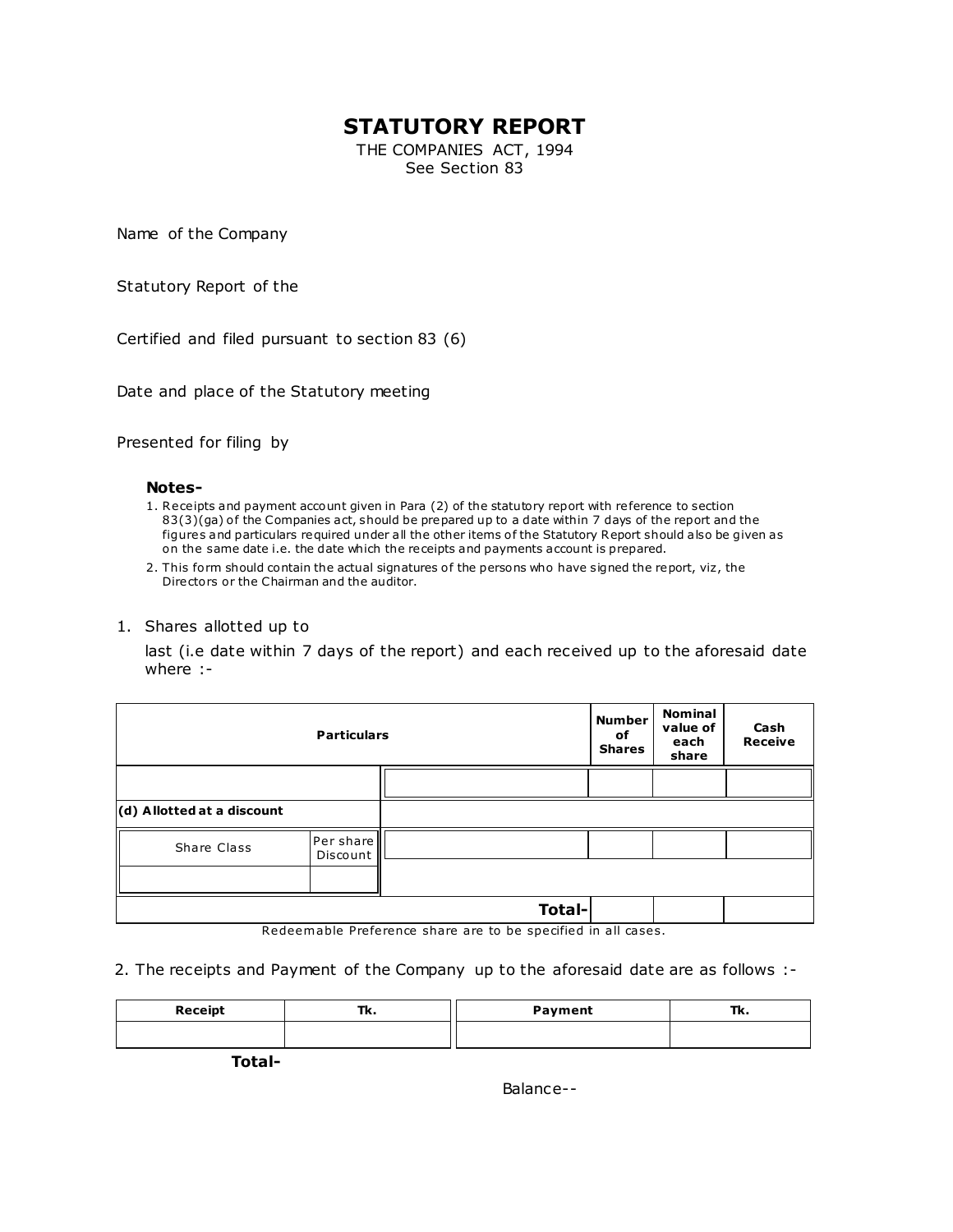In Hand In Banks

**Total-**

3. Preliminary Expenses as estimated in the Prospectus or Statement in view -------- of Prospectus Tk.

| Preliminary Expenses incurred up to the aforesaid date | Tk. |
|--------------------------------------------------------|-----|
|                                                        |     |
| Total-                                                 |     |
| Strike out the portion which does not apply            |     |

4. Name, Address and description of the Directors, Auditors (if any), Managing agent and Managers (if any) and Secretary of Company and the changes if any which have occurred since the date of the incorporation :-

#### **DIRECTORS**

| <b>Name</b> | <b>Address</b> | <b>Description</b> | Particulars of<br>change if<br>any** |
|-------------|----------------|--------------------|--------------------------------------|
|             |                |                    |                                      |
|             |                |                    |                                      |
|             |                |                    |                                      |
|             |                |                    |                                      |

\*\*These particulars must include dates of changes

#### **AUDITORS**

| Address<br><b>Name</b> | <b>Description</b> | <b>Particulars of</b><br>change if<br>anv $**$ |
|------------------------|--------------------|------------------------------------------------|
|------------------------|--------------------|------------------------------------------------|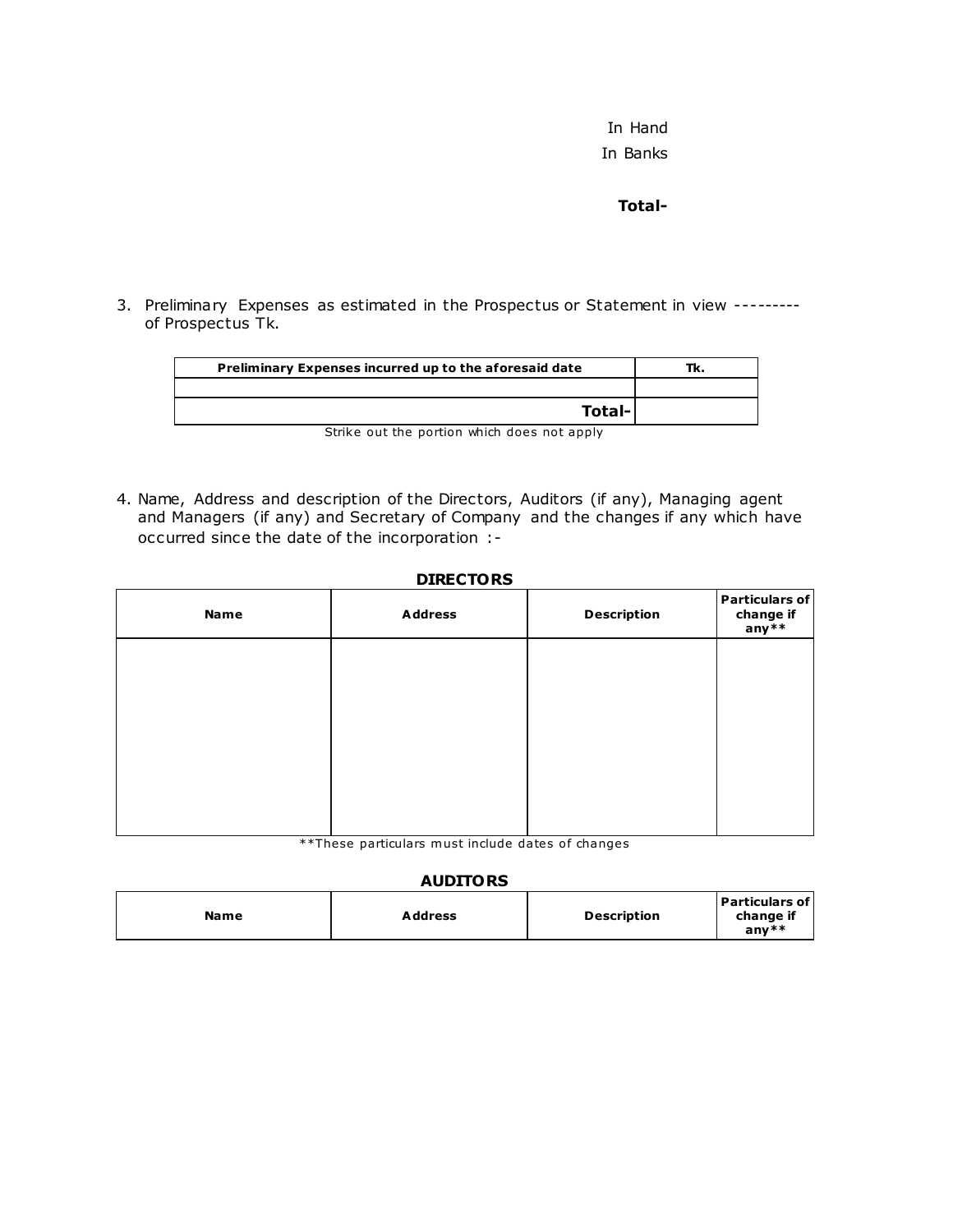\*\*These particulars must include dates of changes

## **MANAGING AGENT & MANAGER**

| <b>Name</b> | <b>Address</b> | <b>Description</b> | Particulars of<br>change if<br>any** |
|-------------|----------------|--------------------|--------------------------------------|
|             |                |                    |                                      |
|             |                |                    |                                      |
|             |                |                    |                                      |
|             |                |                    |                                      |

erriculars must include dates of changes<br>\*\*These particulars must include dates of changes

### **SECRETARY**

| <b>Name</b> | <b>Address</b> | <b>Description</b> | Particulars of<br>change if<br>any** |
|-------------|----------------|--------------------|--------------------------------------|
|             |                |                    |                                      |
|             |                |                    |                                      |
|             |                |                    |                                      |
|             |                |                    |                                      |
|             |                |                    |                                      |

\*\*These particulars must include dates of changes

| [5.] Particulars of any contract the modification of<br>which is to submit to the meeting for its<br>approval together with the particulars of the<br>modification or proposed modification. |  |
|----------------------------------------------------------------------------------------------------------------------------------------------------------------------------------------------|--|
| 6. The extent to which under writing contract if<br>any, have been carried out.                                                                                                              |  |